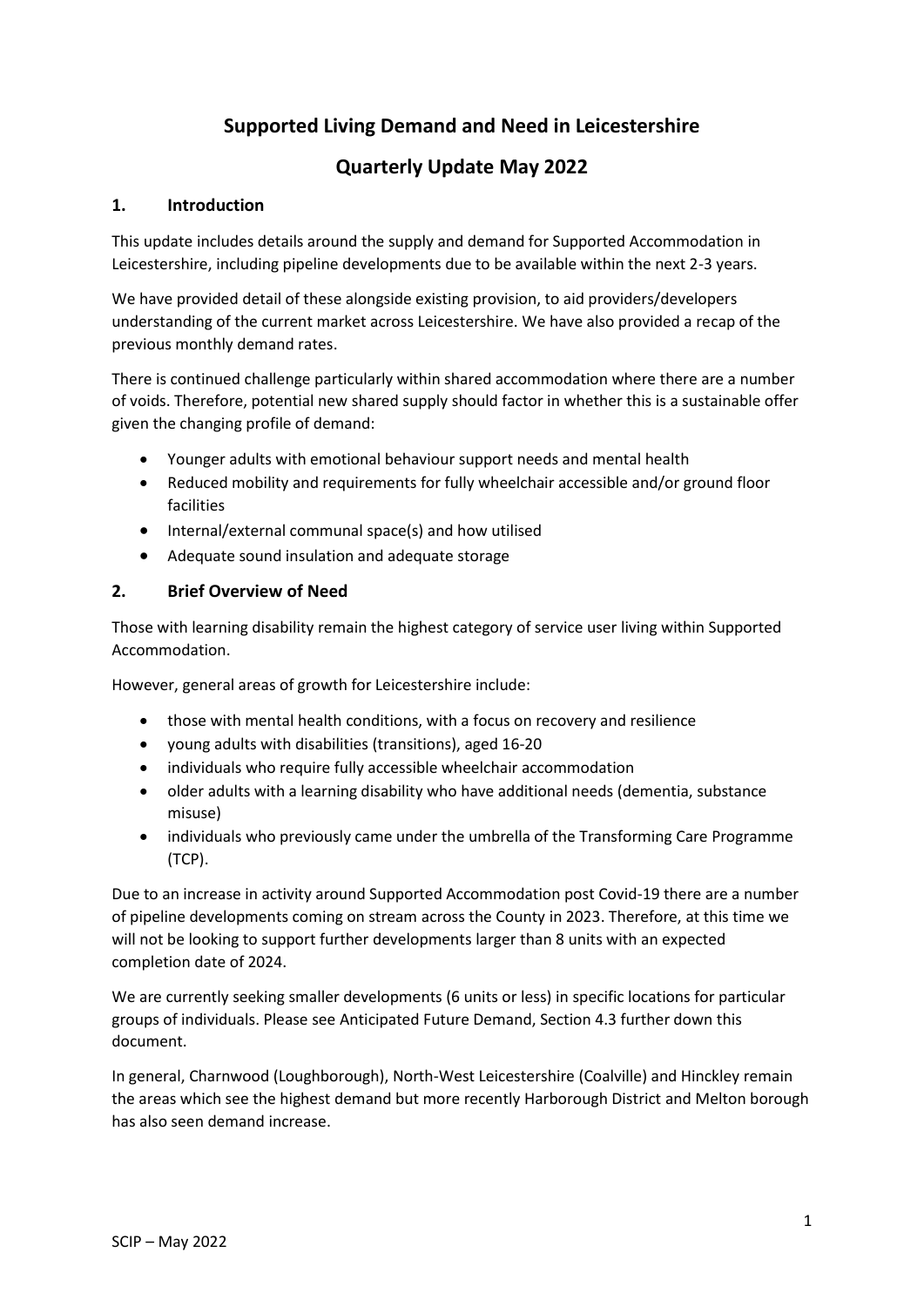## **3. Supply**

## **3.1 Existing Supported Living Supply in Leicestershire**

## Current Units per Locality

| Locality                  | <b>Total No Units</b> |
|---------------------------|-----------------------|
| Hinckley and Bosworth     | 129                   |
| North West Leicestershire | 27                    |
| Charnwood                 | 156                   |
| Melton                    | 42                    |
| Harborough                | 97                    |
| Oadby and Wigston         | 56                    |
| Blaby                     | 19                    |

### **3.2 New Supply - Planned Supported Accommodation Developments 2023-2025**

| Locality                  | <b>Total Units</b> | <b>Potential units in discussions</b><br>with providers/developers |
|---------------------------|--------------------|--------------------------------------------------------------------|
| Hinckley & Bosworth       | 12                 | <b>Extra Care TBD</b>                                              |
| North West Leicestershire | 25                 | 30                                                                 |
| Charnwood                 | 35                 |                                                                    |
| Melton                    |                    | Extra Care 60 units (to                                            |
|                           |                    | include 6 LD)                                                      |
| Harborough                |                    |                                                                    |
| Oadby & Wigston           | 12                 | 22                                                                 |
| Blaby                     | 21                 |                                                                    |
| <b>TOTAL</b>              | 105                | 58                                                                 |

Pipeline Units per Cohort

| General                                      | 120 |
|----------------------------------------------|-----|
| Young Adults with Disabilities (transitions) |     |
| Mental Health                                | າ າ |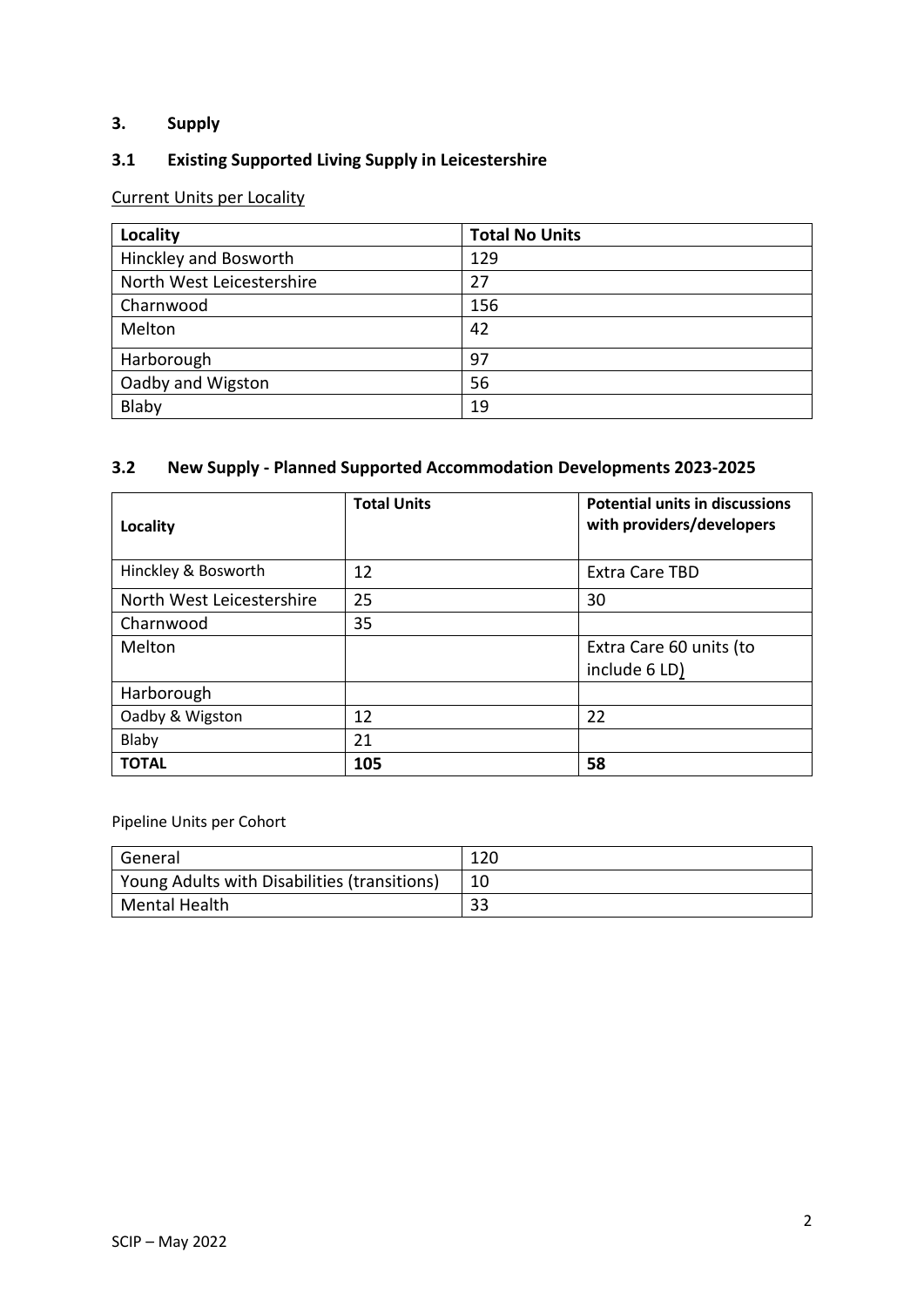#### **4. Demand**

#### **4.1 Past Demand**

Past referral figures (April 2021-March 2022) show that, on average, we receive 16 referrals per month into the Pathway to Supported Living (PSL) team, 197 in total over that period. Majority of these referrals have been matched to existing supply and some are being considered via the DPS commissioning process. It is anticipated that this referral rate may rise over the next year as Local Authority staff resources/capacity continues to recover post-covid.

## **4.2 Current Demand**

Leicestershire County Council manages requests for Supported Living. These individuals may not require accommodation immediately, they may require a move in the future (6-18 months plus). At any time, there are a number of these 'active referrals', which is currently at 190. It is anticipated that some of these individuals will find accommodation from within the above pipeline developments, shown in Section 3.2. The two tables below show the different needs within this group and where they are currently living.

### **Client group**

| Learning Disability / Autistic Spectrum<br><b>Disorder</b> |    | Mental Health   Physical Disability (includes $ABI^*$ ) |
|------------------------------------------------------------|----|---------------------------------------------------------|
| 130                                                        | 44 |                                                         |

• ABI = Acquired Brain Injury

#### **Current accommodation**

| <b>Residential</b> | <b>Hospital</b> | <b>Children's Residential</b> | Other (family home, unspecified etc) |
|--------------------|-----------------|-------------------------------|--------------------------------------|
| Care               | <b>Setting</b>  | Home                          |                                      |
|                    |                 |                               | 88                                   |

## **4.3 Anticipated Future Demand**

As stated above, due to an increase in activity around Supported Accommodation post Covid-19 there are a number of pipeline developments coming on stream across the County in 2023. Therefore, at this time we will not be looking to support further developments larger than 8 units with a completion date by 2024.

For the short to medium term we are currently seeking :

- smaller developments in specific locations for particular groups
- the inclusion of fully wheelchair accessible spaces within a new development.
- Internal space standard of 47 sqm for a one bedroom apartment and 56 sqm for a wheelchair accessible apartment to be achieved as far as is viable on a particular site
- Details of Leicestershire's guidance on Supported Accommodation please see [https://resources.leicestershire.gov.uk/adult-social-care-and-health/working-with](https://resources.leicestershire.gov.uk/adult-social-care-and-health/working-with-the-council/providing-supported-living-accommodation)[the-council/providing-supported-living-accommodation](https://resources.leicestershire.gov.uk/adult-social-care-and-health/working-with-the-council/providing-supported-living-accommodation)

-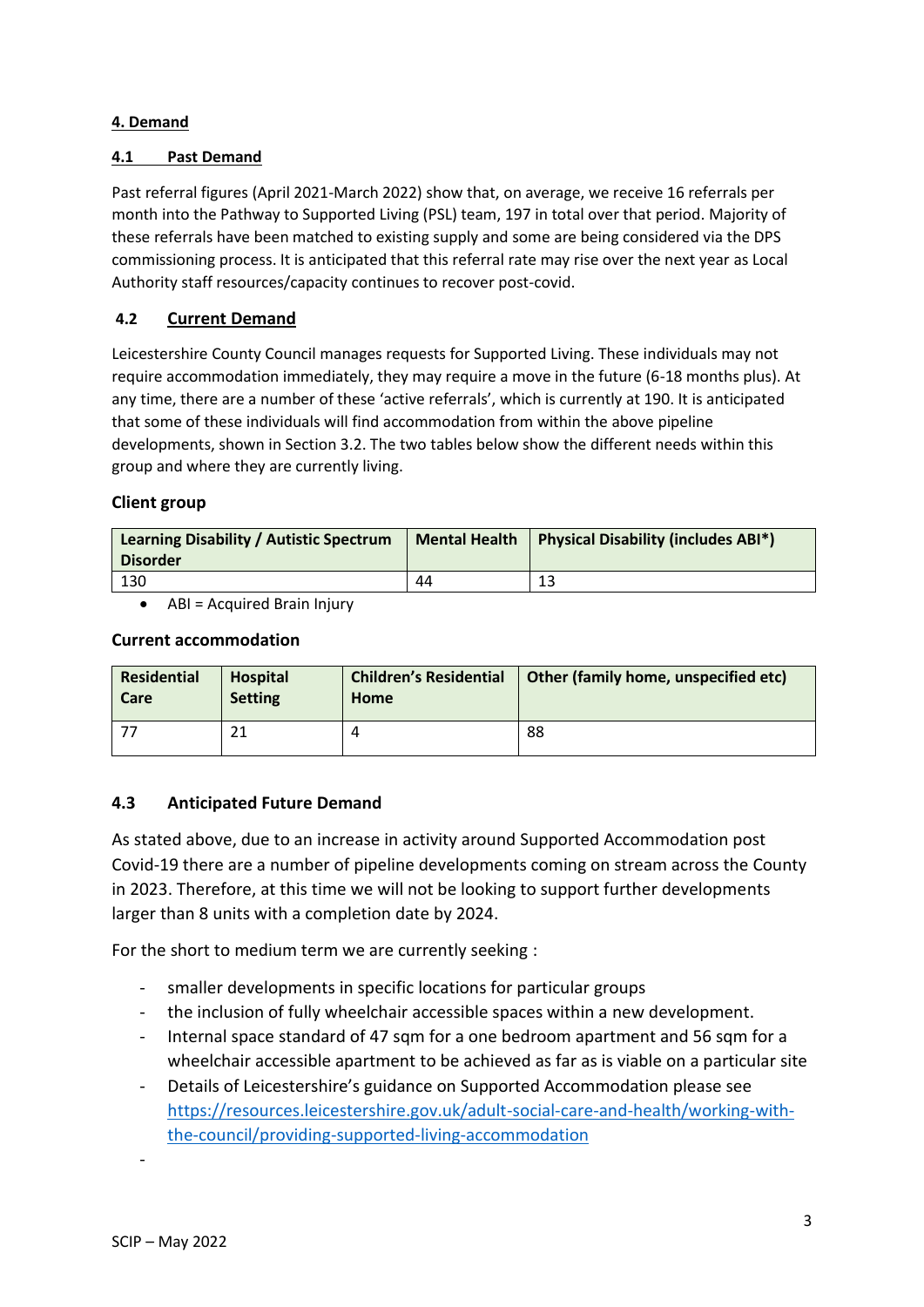It is anticipated that some individuals will not find accommodation within the current planned pipeline developments, and we therefore require the following:

| <b>Young Adults</b><br>Two developments for this group, each to a maximum of 8 units<br>with Disabilities<br>Settled accommodation – comprising of self-contained units<br>Step Down – comprising of self- contained and/or ensuite bedrooms and<br>(transitions aged<br>communal shared areas.<br>$16-20$<br>We are seeking one Step Down development and one Settled development in<br>different locations.<br>Preferred locations: Charnwood and Hinckley<br><b>Mental Health</b><br>One step down development to a maximum of 8 units (self-contained).<br>Preferred locations: Hinckley and Lutterworth.<br>Future support service provided to ensure specialist skill in supporting<br>individuals with recovery, resilience, substance misuse.<br>We are seeking 2 developments for this group. Each development must be a<br><b>Complex Needs</b><br>(previous known<br>maximum of 6 units (self-contained), well located and easily accessible for<br>as Transforming<br>support staff via public transport.<br>Any area of the County will be considered. We are seeking one Step Down<br>Care) |                                                     |
|-----------------------------------------------------------------------------------------------------------------------------------------------------------------------------------------------------------------------------------------------------------------------------------------------------------------------------------------------------------------------------------------------------------------------------------------------------------------------------------------------------------------------------------------------------------------------------------------------------------------------------------------------------------------------------------------------------------------------------------------------------------------------------------------------------------------------------------------------------------------------------------------------------------------------------------------------------------------------------------------------------------------------------------------------------------------------------------------------------------|-----------------------------------------------------|
|                                                                                                                                                                                                                                                                                                                                                                                                                                                                                                                                                                                                                                                                                                                                                                                                                                                                                                                                                                                                                                                                                                           |                                                     |
|                                                                                                                                                                                                                                                                                                                                                                                                                                                                                                                                                                                                                                                                                                                                                                                                                                                                                                                                                                                                                                                                                                           |                                                     |
|                                                                                                                                                                                                                                                                                                                                                                                                                                                                                                                                                                                                                                                                                                                                                                                                                                                                                                                                                                                                                                                                                                           |                                                     |
|                                                                                                                                                                                                                                                                                                                                                                                                                                                                                                                                                                                                                                                                                                                                                                                                                                                                                                                                                                                                                                                                                                           |                                                     |
|                                                                                                                                                                                                                                                                                                                                                                                                                                                                                                                                                                                                                                                                                                                                                                                                                                                                                                                                                                                                                                                                                                           |                                                     |
|                                                                                                                                                                                                                                                                                                                                                                                                                                                                                                                                                                                                                                                                                                                                                                                                                                                                                                                                                                                                                                                                                                           |                                                     |
|                                                                                                                                                                                                                                                                                                                                                                                                                                                                                                                                                                                                                                                                                                                                                                                                                                                                                                                                                                                                                                                                                                           |                                                     |
|                                                                                                                                                                                                                                                                                                                                                                                                                                                                                                                                                                                                                                                                                                                                                                                                                                                                                                                                                                                                                                                                                                           |                                                     |
|                                                                                                                                                                                                                                                                                                                                                                                                                                                                                                                                                                                                                                                                                                                                                                                                                                                                                                                                                                                                                                                                                                           |                                                     |
|                                                                                                                                                                                                                                                                                                                                                                                                                                                                                                                                                                                                                                                                                                                                                                                                                                                                                                                                                                                                                                                                                                           |                                                     |
|                                                                                                                                                                                                                                                                                                                                                                                                                                                                                                                                                                                                                                                                                                                                                                                                                                                                                                                                                                                                                                                                                                           |                                                     |
|                                                                                                                                                                                                                                                                                                                                                                                                                                                                                                                                                                                                                                                                                                                                                                                                                                                                                                                                                                                                                                                                                                           |                                                     |
|                                                                                                                                                                                                                                                                                                                                                                                                                                                                                                                                                                                                                                                                                                                                                                                                                                                                                                                                                                                                                                                                                                           |                                                     |
|                                                                                                                                                                                                                                                                                                                                                                                                                                                                                                                                                                                                                                                                                                                                                                                                                                                                                                                                                                                                                                                                                                           |                                                     |
|                                                                                                                                                                                                                                                                                                                                                                                                                                                                                                                                                                                                                                                                                                                                                                                                                                                                                                                                                                                                                                                                                                           |                                                     |
|                                                                                                                                                                                                                                                                                                                                                                                                                                                                                                                                                                                                                                                                                                                                                                                                                                                                                                                                                                                                                                                                                                           |                                                     |
|                                                                                                                                                                                                                                                                                                                                                                                                                                                                                                                                                                                                                                                                                                                                                                                                                                                                                                                                                                                                                                                                                                           |                                                     |
|                                                                                                                                                                                                                                                                                                                                                                                                                                                                                                                                                                                                                                                                                                                                                                                                                                                                                                                                                                                                                                                                                                           | and one Settled development in different locations. |
|                                                                                                                                                                                                                                                                                                                                                                                                                                                                                                                                                                                                                                                                                                                                                                                                                                                                                                                                                                                                                                                                                                           |                                                     |
| We are seeking 2 Settled developments for this group. Each must be a small<br><b>Learning</b>                                                                                                                                                                                                                                                                                                                                                                                                                                                                                                                                                                                                                                                                                                                                                                                                                                                                                                                                                                                                             |                                                     |
| development (maximum of 6 units). Preferred locations: Melton and Market<br><b>Disability</b>                                                                                                                                                                                                                                                                                                                                                                                                                                                                                                                                                                                                                                                                                                                                                                                                                                                                                                                                                                                                             |                                                     |
| Harborough                                                                                                                                                                                                                                                                                                                                                                                                                                                                                                                                                                                                                                                                                                                                                                                                                                                                                                                                                                                                                                                                                                |                                                     |

## **Young Adults with Disabilities**

Work with our Children's teams indicate that at least 14 young people are likely to need Supported Accommodation within the next 2 years. Whilst we have 10 specific units in the pipeline for the North West District, this is at an early stage and there is scope for a further two young adult's scheme however, see above.

#### **Mental Health**

Supported accommodation is an area of demand for this cohort that also includes the need for floating support service and settled move on accommodation from existing schemes. There is demand for a scheme within Blaby, Oadby and Wigston or North West Leicestershire. There are two pipeline development that may satisfy the Oadby & Wigston and North West demand however, both are at an early stage. See above.

As previously stated, a scheme of self-contained flats would need to be connected to assets, wider services and public transport. Robust level of sound insulation internally and access/proximity to green spaces. In relation to support needs, there is ongoing demand to support hospital discharges and those with substance misuse.